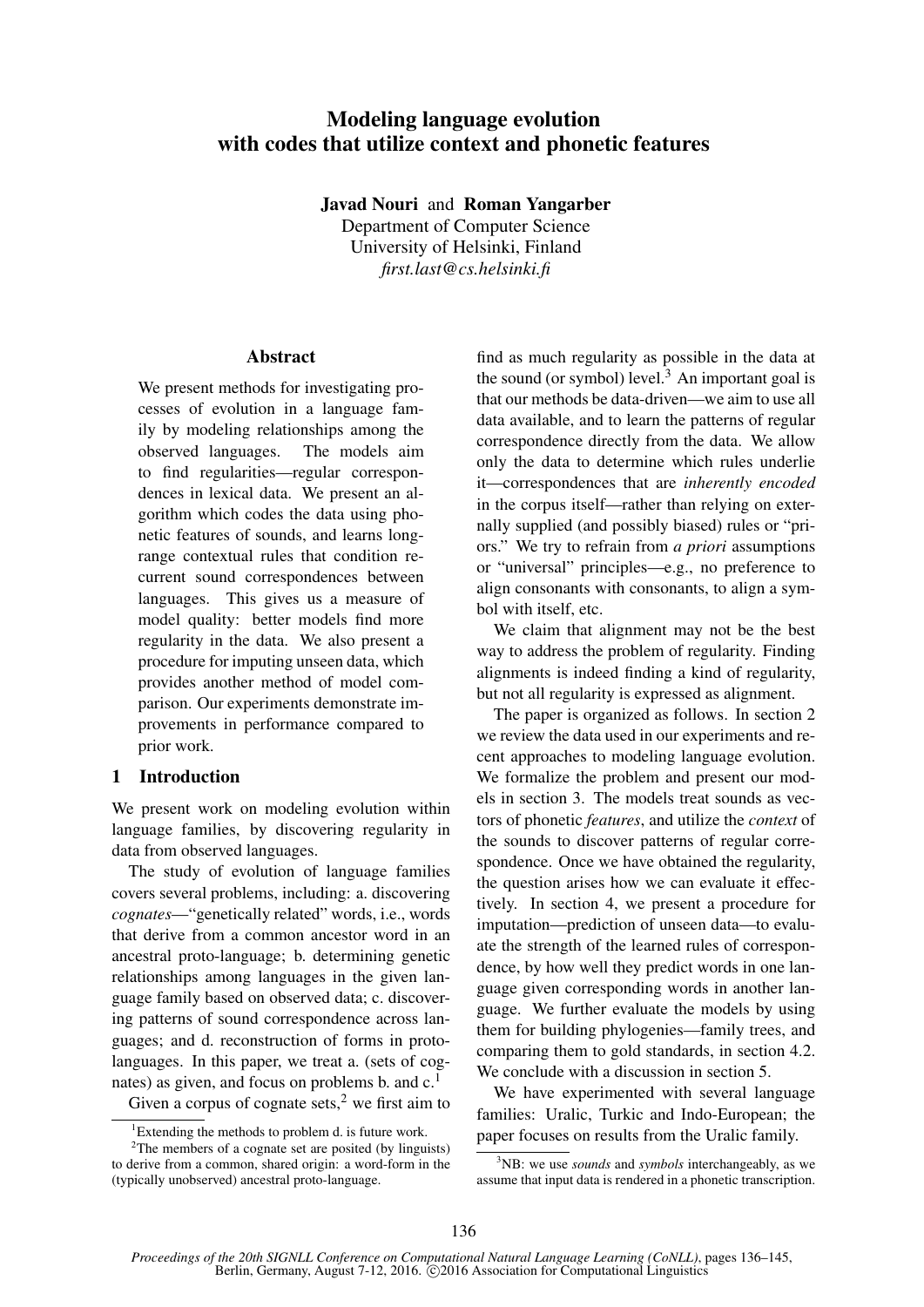We use large-scale digital etymological resources/dictionaries. For Uralic, the StarLing database, (Starostin, 2005), contains 2586 Uralic cognate sets, based on (Rédei, 1991). The etymological dictionary *Suomen Sanojen Alkupera¨* (SSA), "The Origin of Finnish Words," (Itkonen and Kulonen, 2000), has over 5000 cognate sets.

# 2 Related work and motivation

One traditional arrangement of the Uralic languages is shown in Figure 1; several alternative arrangements appear in the literature.

The last 15 years have seen a surge in computational modeling of language relationships, change and evolution. We provide a detailed discussion of related prior work in (Nouri et al., 2016).

In earlier work, e.g., (Wettig et al., 2011), we presented two perspectives on the problem of finding regularity. It can be seen as a problem of aligning the data. From an information-theoretic perspective, finding regularity is a problem of compression: the more regularity we find in data, the more we can compress it. In (Wettig et al., 2011), we presented baseline models, which focus on alignment of symbols, in a 1-1 fashion. We showed that aligning more than one symbol at a time—e.g., 2-2—gives better performance. Alignment is a natural way to think of comparing languages. E.g., in Figure 2, obtained by the 1- 1 model, we can observe<sup>4</sup> that most of the time Finnish  $k$  corresponds to Estonian  $k$  (we write Fin.  $k \sim$  Est. k). However, models that focus on alignments have certain shortcomings. For example, substantial probability mass is assigned to Fin.  $k$  ∼ Est. *g*, yet the model cannot explain why. Fin.  $k \sim$  Est. q in certain environments—in nonfirst syllables, between vowels or after a voiced consonant—but the model cannot capture this regularity, because it has no notion of *context*. In fact, the regularity is much deeper: not only Fin.  $k$ , but all Finnish voiceless stops become voiced in Estonian in this environment:  $p \sim b$ ,  $t \sim d$ . This type of regularity cannot be captured by the baseline model because it treats symbols as atoms, and does not know about their shared phonetic features.

We claim that alignment may always not be the best way to think about the problem of finding regularity. Figure 2 shows a prominent "diagonal,"



Figure 2: 1-1 alignment for Finnish and Estonian

many sounds correspond—they "align with themselves." However, as languages diverge further, this correspondence becomes blurry; e.g., when we try to align Finnish and Hungarian, the probability distribution of aligned symbols has much higher entropy, Figure 3. The reason is that the regularity lies on a much deeper level: predicting which sound occurs in a given position in a word requires knowledge of a wider context, in both Finnish and Hungarian. Hence we will prefer to think in terms of *coding*, rather than alignment.

Methods in (Kondrak, 2002), learn one-toone sound correspondences between words in pairs of languages. Kondrak (2003), Wettig et al. (2011) find more complex—many-to-many correspondences. These methods focus on alignment, and model *context* of the sound changes in a limited way, while it is known that most evolutionary changes are conditioned on the context of the evolving sound. Bouchard-Côté et al. (2007) use MCMC-based methods to model context, and operate on more than a pair of languages.<sup>5</sup>

Our models, similarly to other work, operate at the phonetic level only, leaving semantic judgements to the creators of the database. Some prior work attempts to approach semantics by computational means as well, e.g., (Kondrak, 2004; Kessler, 2001). We begin with a set of etymological data for a language family as given, and treat each cognate set as a fundamental unit of in-

<sup>&</sup>lt;sup>4</sup>The size of the circle is proportional to the probability of aligning the corresponding symbols on the X and Y axes. The *dot* coordinates "." correspond to deletions/insertions.

 $5$ The running time did not scale well when the number of languages was above three.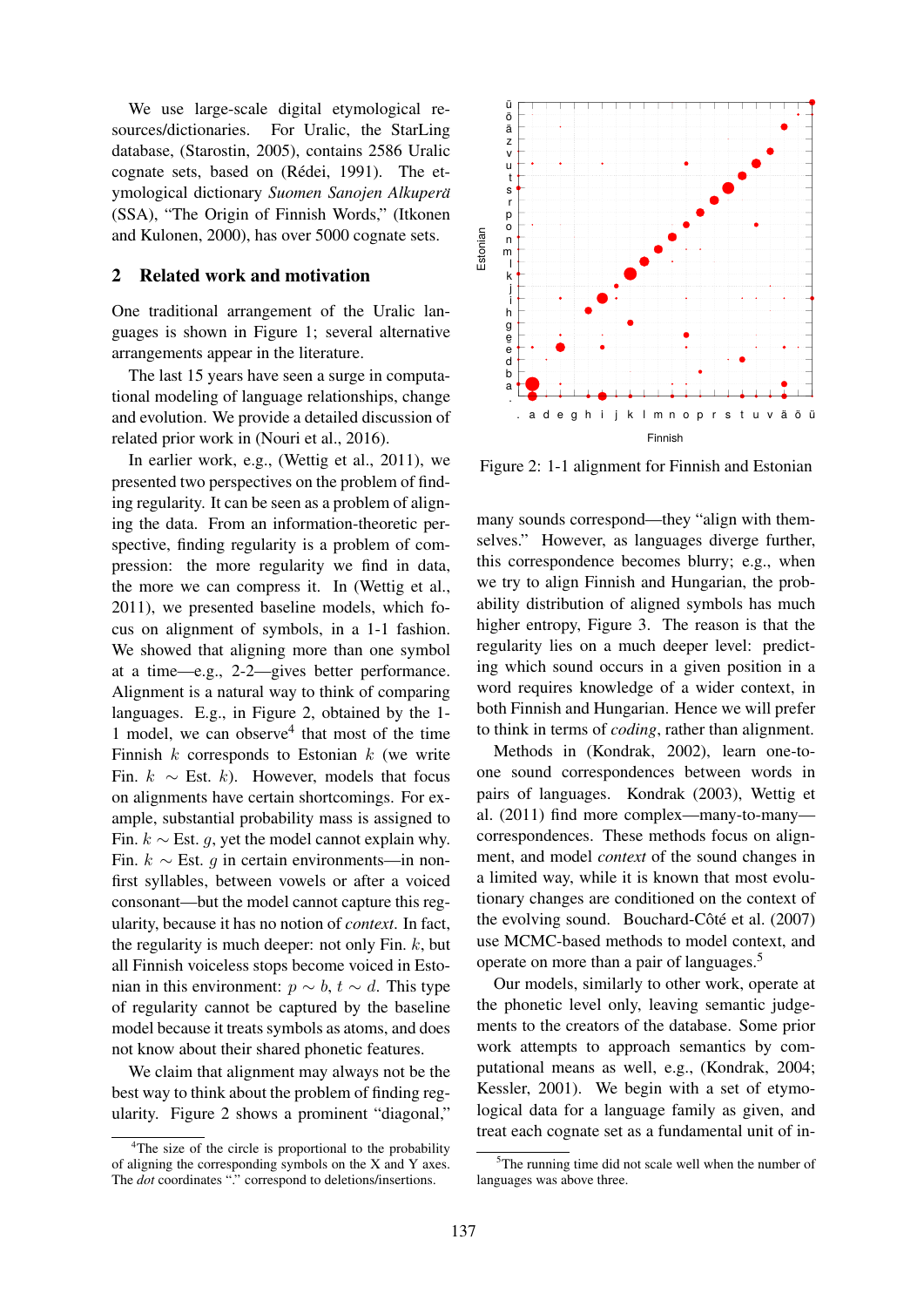



Figure 3: 1-1 alignment for Finnish and Hungarian

put. We use the principle of *recurrent sound correspondence*, as in much of the literature.

Alignment can be evaluated by measuring relationships among entire languages within the family. Construction of phylogenies is studied, e.g., in (Nakhleh et al., 2005; Ringe et al., 2002; Barbançon et al., 2009).

Our work is related to the generative "Berkeley" models, (Bouchard-Côté et al., 2007), (Hall and Klein, 2011), in the following respects.

*Context*: in (Wettig et al., 2011) we capture *some* context by coding *pairs* of symbols, as in (Kondrak, 2003). Berkeley models handle context by conditioning the symbol being generated upon the immediately preceding and following symbols. Our method uses broader context by

building decision trees, so that non-relevant context information does not grow model complexity.

*Phonetic features*: in (Wettig et al., 2011) we treated sounds/symbols as atomic—not analyzed in terms of their phonetic makeup. Berkeley models use "natural classes" to define the context of a sound change, but not to generate the symbols themselves; (Bouchard-Côté et al., 2009) encode as a prior which sounds are "similar" to each other. We code symbols in terms of phonetic features. Our models are based on informationtheoretic Minimum Description Length principle (MDL), e.g., (Grünwald, 2007)—unlike Berkeley. MDL brings some theoretical benefits, since models chosen in this way are guided by data with no free parameters or hand-picked "priors." The data analyst chooses the model class and structure, and the coding scheme, i.e., a decodable way to encode model and data. This determines the learning strategy—we optimize the cost function, which is the code length determined by these choices.

*Objective function*: we use NML—the normalized maximum likelihood, not reported previously in this setting. It is preferable for theoretical and practical reasons, e.g., to prequential coding used in (Wettig et al., 2011), as explained in section 3.1.

Models that utilize more than the immediate adjacent environment of a sound to build a complete alignment of a language family have not been reported previously, to the best of our knowledge.

# 3 Coding pairs of words

We begin with baseline algorithms for pairwise coding: in (Wettig et al., 2011; Wettig et al., 2012) we code pairs of words, from two related languages in our corpus of cognates. For each word pair, the task of alignment is finding which sym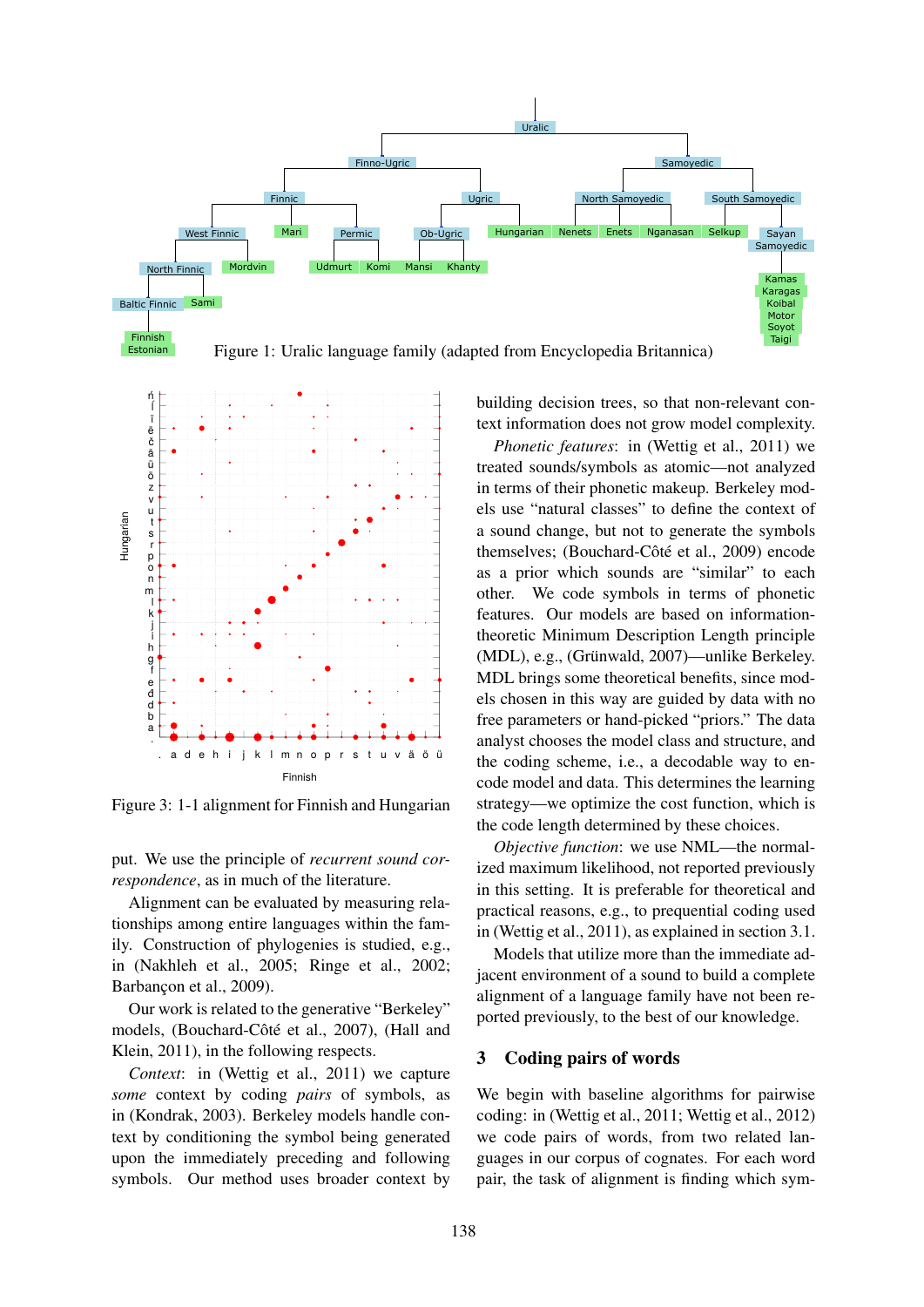bols correspond best; the task of coding is achieving more compression. The simplest form of symbol alignment is a pair  $(\sigma : \tau) \in \Sigma \times T$ , a single symbol σ from the *source alphabet* Σ with a symbol τ from the *target alphabet* T.

To model *insertions* and *deletions*, we augment both alphabets with a special "empty" symbol denoted by a dot—and write the augmented alphabets as  $\Sigma$  and  $T$ . We can then align word pairs, such as *hiiri—lönk*ar (meaning "mouse" in Finnish and Khanty) in many different ways; putting Finnish (source level, above) and Khanty (target level, below), for example:

 $h \quad i \quad . \quad . \quad i \quad r \quad i$ | | | | | | |  $l \ddot{o}$   $n \kappa$   $o$   $r$ . . h . . i i r i | | | | | | | |  $l \ddot{o}$   $\eta$   $k$   $\theta$   $r$ ...

A final note about alignments: we find no satisfactory way to *evaluate* alignments. Which of the above alignments is "better"? It may be satisfying to prefer the left one, observing that Fin.  $h$  corresponds well to Khn. *l* (since they both go back to Proto-Uralic š); Fin.  $r \sim$  Khn. r, etc. However, if a model achieves better compression by preferring the alignment on the right, then it is difficult to argue that that alignment is "not correct."

# 3.1 Context model with phonetic features

Our coding method is based on MDL. The most refined form of MDL, NML—Normalized Maximum Likelihood, (Rissanen, 1996)—cannot be efficiently computed for our model. Therefore, we resort to a classic two-part coding scheme. The first part of the two-part code is responsible for splitting the data into subsets corresponding to certain contexts. However, given the contexts, we *can* use NML to encode these subsets.<sup>6</sup>

We begin with a raw set of observed data word pairs in two languages. We search for a way to code the data, by capturing regular correspondences. The goodness of the code is defined formally below. MDL says that the more regularity we can find in the data, the fewer bits we will need to encode (or compress) it. More regularity means lower entropy in the distribution that describes the data, and lower entropy lets us construct a more economical code.

Features: Rather than coding symbols (sounds) as atomic, we code them in terms of their pho-



Figure 4: Fin. *jalka* (source) ∼ Est. *jalg* (target)

netic features. For example, figure 4 shows how a model might code Finnish *jalka* and Estonian *jalg* (meaning "leg"). We code the symbols in a fixed order: top to bottom, left to right. Each symbol is coded as a vector of its phonetic features, e.g.,  $k = [\xi \chi \phi \psi].$ 

For each symbol, first we code a special Type feature, with values: K (consonant), V (vowel), dot (insertion / deletion), or  $#$  (*word boundary*).<sup>7</sup> Consonants and vowels have different sets of features; each feature has 2–8 values, listed in Figure 5A. Features are coded in a fixed order.

Contexts: While coding each *feature* of the symbol, the model is allowed to query a fixed and finite a set of *candidate contexts*. The idea is that the model can query its "history"—information that has already been coded previously. When coding  $k$ , e.g., the model may query features of blue  $a(\beta, \gamma, \text{etc.})$ , as well as features of red a, etc. When coding  $q$  the model may query those, and in addition also the features of  $k$  ( $\chi$ ,  $\phi$ , etc.)

Formally, a context is a triplet  $(L, P, F)$ : L is the level—source ( $\sigma$ ) or target ( $\tau$ ); P is one of the positions that the model may query—relative to the position currently being coded; for example, we may query positions shown in Figure 5B.  $F$  is one of the possible features found at that position. Thus, we have in total about 2 levels  $\times$  8 positions  $\times$  5 features  $\approx$  80 candidate contexts that can be queried, as explained in detail below.

# 3.2 Two-part code

We code the complete (i.e., aligned) data using a two-part code, following MDL. We first code which model instance we select from our model *class*, and then code the data given the model. Our model class is defined as follows: a set of decision trees (forest)—one tree per feature per level (*separately* for source and for target). A model *instance*

<sup>&</sup>lt;sup>6</sup>Theoretical benefits of NML over other coding schemes include freedom from priors, invariance to reparametrization, and other optimality properties, which are outside the scope of this paper, (Rissanen, 1996).

<sup>&</sup>lt;sup>7</sup>Type feature and word end  $(\#)$  not shown in figure.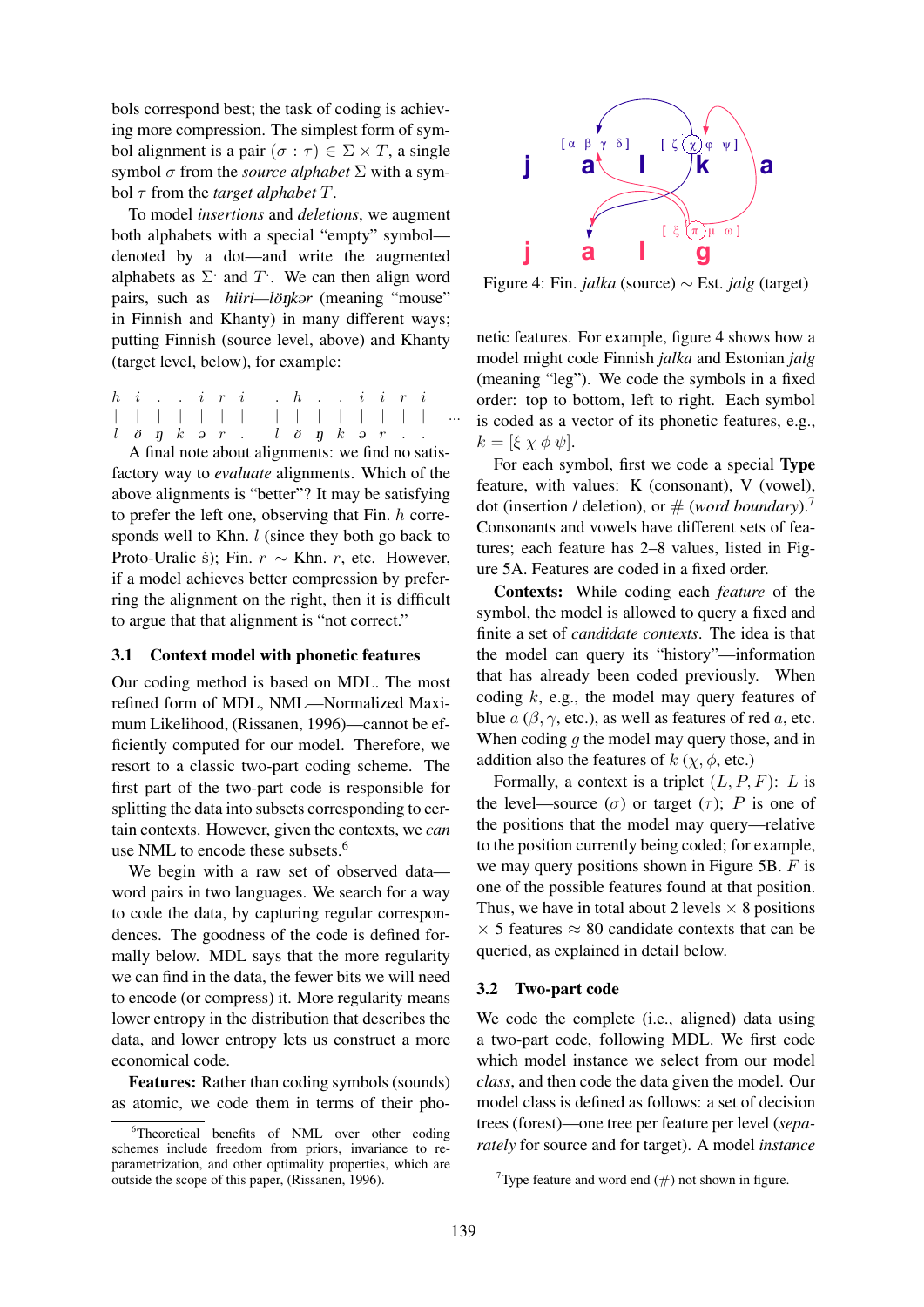| Consonant articulation |                  |                                 | Contexts   |                                 |  |  |
|------------------------|------------------|---------------------------------|------------|---------------------------------|--|--|
| М                      | <b>Manner</b>    | plosive, fricative, glide,      |            | itself, possibly dot            |  |  |
| P                      | <b>Place</b>     | labial, dental, , velar, uvular | $-P$       | previous position, possibly dot |  |  |
| X                      | <b>Voiced</b>    | $-$ , $+$                       | $-S$       | previous non-dot symbol         |  |  |
| S                      | <b>Secondary</b> | $-$ , affricate, aspirate,      | -К         | previous consonant              |  |  |
| Vowel articulation     |                  |                                 | $-V$       | previous vowel                  |  |  |
|                        | <b>Vertical</b>  | high-mid-low                    | $+S$       | previous or self non-dot symbol |  |  |
| H                      | Horizontal       | front—center—back               | $+{\bf K}$ | previous or self consonant      |  |  |
| R                      | Rounding         | $-$ , $+$                       | $+V$       | previous or self vowel          |  |  |
| L                      | Length           | $1 - 5$                         | $\cdots$   | (other contexts possible)       |  |  |

Figure 5: (A: left) Phonetic features and (B: right) phonetic contexts / environments.

will define a particular structure for each tree.

Cost of coding the structure: Thus, the forest consists of 18 decision trees—one for each feature on the source and the target level: the type feature, 4 vowel and 4 consonant features, times 2 levels. Each node in a tree will either be a leaf, or will be split—by querying one of the candidate contexts defined above. The cost of a tree is one bit for every node  $n_i$ —to encode whether  $n_i$  is internal (was split) or a leaf—plus the number of internal nodes  $\times \approx \log 80$ —to encode *which* particular context was chosen to split each  $n_i$ . We explain how the model chooses the best candidate context on which to split a node in section 3.3.

Each feature and level define a tree, e.g., the "voiced" (X) feature of the source symbols corresponds to the  $\sigma$ -**X** tree. A node N in this tree holds a distribution over the values of feature  $X$  of only those symbol instances in the complete data that have reached node  $N$ , by following the context queries from the root downward. The tree structure tells us precisely which path to follow—completely determined by the context. When coding a symbol  $\alpha$  based on another symbol found in the context C of  $\alpha$ —for example,  $C = (\tau, -K, M)$ : at level  $\tau$ , position –K, and one of the features M—the next edge down the tree is determined by that feature's value; and so on, down to a leaf.<sup>8</sup>

Cost of the data given the model: is computed by taking into account only the distributions at *the leaves*. The code will assign a cost (code-length) to every possible alignment of the data. The total code-length is the *objective* function that the learning algorithm will optimize.

Coding scheme: we use Normalized Maximum Likelihood (NML), and prequential coding as in (Wettig et al., 2011). We code the distribution at each leaf node separately; the sum of the costs of all leaves gives the total cost of the complete data—the value of the objective function.

Suppose *n* instances reach a leaf node  $N$ , of the tree for feature F on level  $\lambda$ , and F has k values: e.g., *n* consonants satisfying N's context constraints in the  $\sigma$ -**X** tree, with  $k = 2$  values: $\{-, +\}.$ Suppose also that the values are distributed so that  $n_i$  instances have value i, with  $i \in \{1, \ldots, k\}.$ Then this requires an NML code-length of:

$$
L_{NML}(\lambda; F; N) = -\log P_{NML}(\lambda; F; N)
$$

$$
= -\log \frac{\prod_{i} \left(\frac{n_i}{n}\right)^{n_i}}{C(n, k)} \tag{1}
$$

Here  $\prod_i \left(\frac{n_i}{n}\right)^{n_i}$  is the maximum likelihood of the multinomial data at node  $N$ , and the term

$$
C(n,k) = \sum_{n'_1 + \dots + n'_k = n} \prod_i \left(\frac{n'_i}{n}\right)^{n'_i} \qquad (2)
$$

is a normalizing constant to make  $P_{NML}$  a probability distribution. In MDL literature, (Grünwald, 2007), the term  $-\log C(n, k)$  is called the *parametric complexity* or the *(minimax) regret* of the model—in this case, the multinomial model.

The NML distribution is the unique solution to the mini-max problem posed in (Shtarkov, 1987),

$$
\min_{\hat{P}} \max_{\mathbf{x}^{\mathbf{n}}} \log \frac{P(\mathbf{x}^{\mathbf{n}} | \hat{\boldsymbol{\Theta}}(\mathbf{x}^{\mathbf{n}}))}{\hat{P}(\mathbf{x}^{\mathbf{n}})}
$$
(3)

where  $\hat{\Theta}(\mathbf{x}^n) = \arg \max_{\Theta} \mathbf{P}(\mathbf{x}^n)$  are the *maxi*mum likelihood parameters for the data  $x^n$ . Thus,  $P_{NML}$  minimizes the worst-case regret, i.e., the number of excess bits in the code as compared to the best model in the model class, with hind-sight. Details on the computation of this code length are given in (Kontkanen and Myllymäki, 2007).

Learning the model from the observed data now means aligning word pairs and building decision

<sup>&</sup>lt;sup>8</sup>Model code to construct trees from data, and examples of decision trees learned by the model are made publicly available on the Project Web site: *etymon.cs.helsinki.fi/*.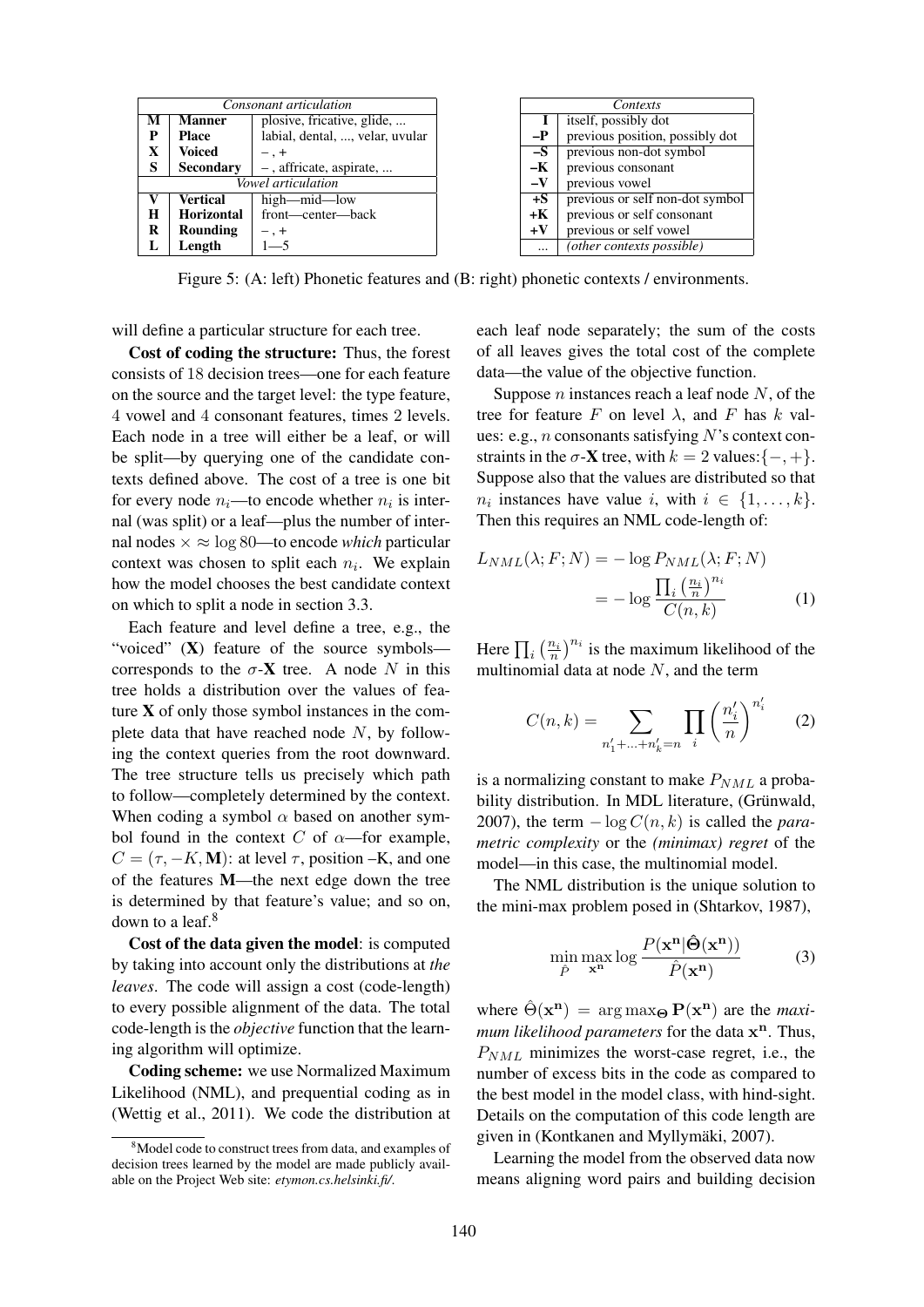trees so as to minimize the two-part code length: the sum of the model's code length—encoding the structure of the trees,—and the code length of the data given the model—encoding the aligned word pairs using these trees.

Summary of the algorithm: We start with an initial *random* alignment for each pair of words in the corpus. We then alternate between two steps: A. re-build the decision trees for all features on source and target levels, and B. re-align all word pairs in the corpus, using dynamic programming. Both of these operations monotonically decrease the two-part cost function and thus compress the data. We continue until we reach convergence.

Simulated annealing with a slow cooling schedule is used to avoid getting trapped in local optima.

### 3.3 Building decision trees

Given a complete alignment of the data, we need to build a decision tree, for each feature on both levels, yielding the lowest two-part cost.The term "decision tree" is meant in a probabilistic sense: at each node we store a *distribution* over the respective feature values, for all instances that reach this node. The distribution at a given leaf is then used to code an instance when it reaches the leaf. We code the features in a fixed, pre-set order, and source level ( $\sigma$ -level) before target ( $\tau$ -level).

We now describe in detail the process of building the tree—using as example a tree for the  $\sigma$ level feature X. (We will need do the same for all other features, on both levels, as well.) First, we collect all instances of consonants on  $\sigma$ -level, gather the the counts for feature  $X$ , and build an initial count vector; suppose it is:

value of 
$$
\mathbf{X} \rightarrow \begin{array}{|c|c|c|}\n & + & - \\
\hline\n1001 & 1002\n\end{array}
$$

This vector is stored at the *root* of the tree; the cost of this node is computed using NML, eq. 1. Note that this vector / distribution has rather high entropy.

Next, we try to split this node, by finding such a context that if we query the values of the feature in that context, it will help us reduce the entropy in this count vector. We check in turn all possible candidate contexts  $(L, P, F)$ , and choose the best one. Each candidate refers to some symbol found on  $\sigma$ -level or  $\tau$ -level, at some relative position  $P$ , and to one of that symbol's features  $F$ . We will condition the split on the possible values of F. For each candidate, we try to split on its feature's values, and collect the resulting alignment counts.

Suppose one such candidate is  $(\sigma, -V, H)$ , i.e.,  $(\sigma$ -level, previous vowel, Horizontal feature), and suppose that the H-feature has two values: *front / back*. Suppose also that the vector at the root node (recall, this tree is for the X-feature) would then split into two vectors, for example:

| value of $X \rightarrow$ |      |      |  |
|--------------------------|------|------|--|
| $X \mid H = front$       | 1000 |      |  |
| $X \mid H = back$        |      | 1001 |  |

This would likely be a very good split, since it reduces the entropy of the distribution in each row to near zero. The criterion that guides the choice of the best candidate context to use for splitting a node is the *sum* of the code lengths of the resulting split vectors, and the code length is proportional to the entropy.

We go through all candidates exhaustively,<sup>9</sup> and greedily choose the one that yields the greatest reduction in entropy, and drop in cost. We proceed recursively down the tree, trying to split nodes, and stop when the total tree cost stops decreasing.

This completes the tree for feature **X** on level  $\sigma$ . We build all remaining trees—for all features and all levels similarly—based on the current alignment of the complete data.

#### 3.4 Variations of context-based models

The context models enable us to discover more regularities in the data by querying the context of sounds. However building decision trees repeatedly in the process of searching for the optimal alignments is very time consuming. We have explored several variations of context-based models in an attempt to make the search converge more quickly, without sacrificing quality.

#### 3.4.1 Zero-depth context model

In this variant of the model, during the simulated annealing phase (i.e., when there is some randomness in the search algorithm), the trees are not expanded to their full depth. Instead, for source-level trees, only the root node is calculated and the target level trees are allowed to query only the *itself* position on the source level. Once the simulated annealing reaches the greedy phase, the trees are

<sup>&</sup>lt;sup>9</sup>We augment the set of possible feature values at every node with two additional special branches:  $\neq$  means that the symbol at the queried position is of the wrong type and hence does not have the queried feature;  $#$  means the query ran past the beginning of the word.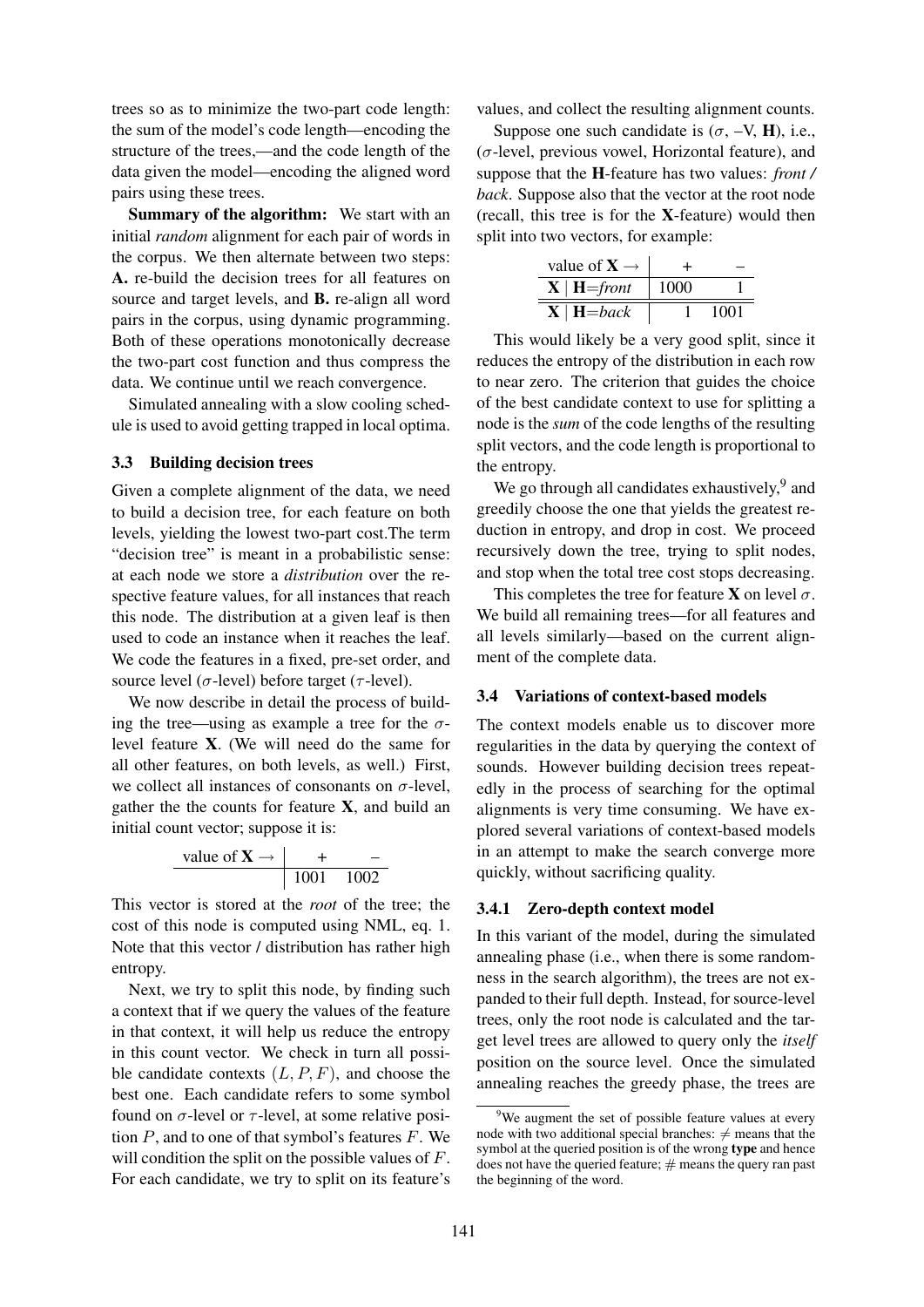grown in the same way as they would have been normally, without any restrictions.

This model results in reasonable alignments and relatively low costs and lower running time.

### 3.4.2 Infinite-depth context model

This is another restrictive variation of the context model, which is more permissive than the zerodepth model. In this variation during the simulated annealing phase of the algorithm, the candidates that can be queried to expand the root nodes of the trees are limited to already encoded features of the *itself* position.

# 4 Evaluation

We discuss two views on evaluation—*strict* evaluations vs. *intuitive* evaluations.

#### 4.1 Comparing context models to each other

From a strictly information-theoretic point of view, a sufficient condition to claim that model  $M_1$ is better than  $M_2$ , is that  $M_1$  assigns a higher probability (equivalently—lower cost) to the observed data. Figure 7A shows the absolute costs, *in bits*, for all language pairs—for the baseline 1-1 model and six context models. The six context models are: the "normal" model, zero-depth and infinitedepth—and for each, the objective function uses either NML or prequential coding.

Here is how we interpret the points in these scatter plots. Each box in the triangular plot compares one model,  $M_x$ —whose scores are plotted on the X-axis—against another model,  $M<sub>y</sub>$  (on the Y-axis). For example, the leftmost column compares the baseline 1-1 model as  $M_x$  against each of the six context models in turn; etc. In every plot box, each of the  $10 \times 9$  points is a comparison of the two models  $M_x$  and  $M_y$  on one language pair  $(L_1, L_2)$ . Therefore, for each point  $(L_1, L_2)$ , the X-coordinate gives the score of model  $M_x$ , and the Y-coordinate gives the score of the other model,  $M_y$ . If the point  $(L_1, L_2)$  is below the diagonal,  $M_x$  has higher cost on  $(L_1, L_2)$  than  $M_y$ . The further away the point is from the "break-even" diagonal line  $x = y$ , the greater the advantage of one model over the other. tres are limited to already encoded features of the<br> *itself* position.<br> **4 Evaluation**<br> **41 Evaluation**<br> **41 Comparing context models to each other**<br> **41 Comparing context models to each other**<br> **41 Comparing context mod** 

The left column of figure 7A shows that all context models always produce much lower cost compared to the basic context-free 1-1 model defined in (Wettig et al., 2011).

The remaining five columns compare the con-



Figure 6: Comparison of compression power

no model variant is a clear winner. Since the variants do not show a clear preference for the "best" context model among this set, we will use *all* of them, to vote as an ensemble.

In figure 6, we compare the context model against standard data compressors, Gzip and Bzip, as well as the baseline models in (Wettig et al., 2011), tested on 3200 Finnish–Estonian data from SSA. Gzip/Bzip compress data by finding regularities—which are frequent sub-strings.

These comparisons confirm that the context model finds more regularity in the data than the off-the-shelf data compressors—which have no knowledge that the words in the data are genetically related—as well as the 1-1 and 2-2 models.

### 4.2 Imputation

Strictly, the improvement in the compression cost is adequate proof that the presented model outperforms the baselines. For a more intuitive evaluation of improvement in model quality, we can compare models by using them to *impute* unseen data. This is done as follows.

For a given model  $M$ , and a language pair  $(L_1, L_2)$ —e.g., (Finnish, Estonian)—we hold out one word pair, and train the model on all remaining word pairs. Then we show the model the held out Finnish word and let it impute—i.e., guess the corresponding Estonian word. Imputation can be done for all models with a dynamic programming algorithm, similar to the Viterbi-like search used during model training. Formally, given the held-out Finnish string, the imputation procedure selects—from *all* possible Estonian strings—the most probable Estonian string, given the model.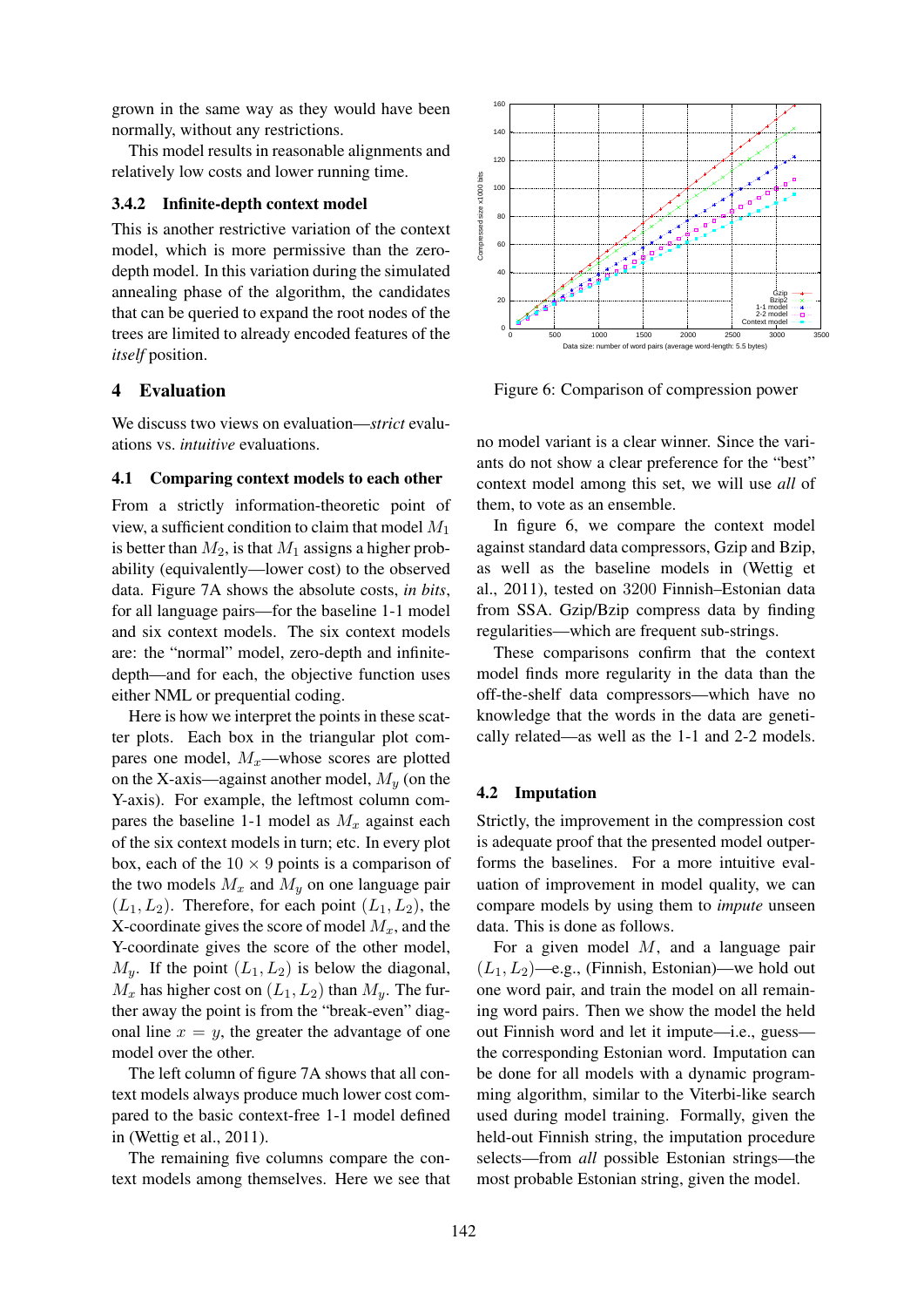

Figure 7: *(A: left) Comparison of costs of context models and the baseline 1-1; (B: upper right) Finno-Ugric tree induced by imputation and normalized edit distances, via NeighborJoin*

We then compute an edit distance (e.g., the Levenshtein edit distance) between the imputed Estonian string and the correct withheld word.

We repeat this procedure for all word pairs in the  $(L_1, L_2)$  data set, sum the edit distances, and normalize by the total size of the correct L<sup>2</sup> data—giving the *Normalized Edit Distance*:  $NED(L_2|L_1, M)$  from  $L_1$  to  $L_2$ , under M.

NED indicates how much regularity the model has learned about the language pair  $(L_1, L_2)$ . Finally, we used NED to compare models across all language pairs. The context models always have lower cost than the baseline, and lower NED in ≈88% of the language pairs. This is encouraging indication that optimizing the code length is a good approach: the models *do not* optimize NED directly, and yet the cost correlates with NED—a simple and intuitive measure of model quality.

A similar kind of imputation was used in (Bouchard-Côté et al., 2007) for cross-validation.

# 4.3 Voting for phylogenies

Each context model assigns its own MDL cost to every language pair. These raw MDL costs are not directly comparable, since different language pairs have different amounts of data—different number of shared cognate words. We can make these costs comparable by normalizing them, using *NCD*—

Normalized Compression Distance, (Cilibrasi and Vitanyi, 2005), as in (Wettig et al., 2011). Then, each model produces its own pairwise distance matrix for *all* language pairs—where the distance is NCD. A pairwise distance matrix can be used to construct a phylogeny for the language family.

NED, introduced above, provides yet another *distance measure* between any pair of languages, similarly to NCD. Thus, the NED scores can also be used to make inferences about how far the languages are from each other, and used as in put to algorithms for creating phylogenetic trees. For example, applying the *NeighborJoin* algorithm, (Saitou and Nei, 1987), to the pairwise NED matrix produced by the normal context model, yields the phylogeny in Figure 7B.

To compute how far a given phylogeny is from a gold-standard tree, we can use a distance measure for unrooted, leaf-labeled (URLL) trees. One such URLL distance measure is given in (Robinson and Foulds, 1981). The URLL distance between this tree and the gold standard in Figure 1 is  $0.12$ .<sup>10</sup>

However, the MDL costs do not allow us to prefer any one of the context models over the others.

 $10$ This URLL distance of 0.12 is also quite small. We computed the *expected* URLL distance from a *random* tree with this leaf set over a sample of 1000 randomly generated trees—which is over 0.8. The number of leaf-labeled trees with *n* nodes is  $(2n - 3)!!$  (see, e.g., (Ford, 2010)).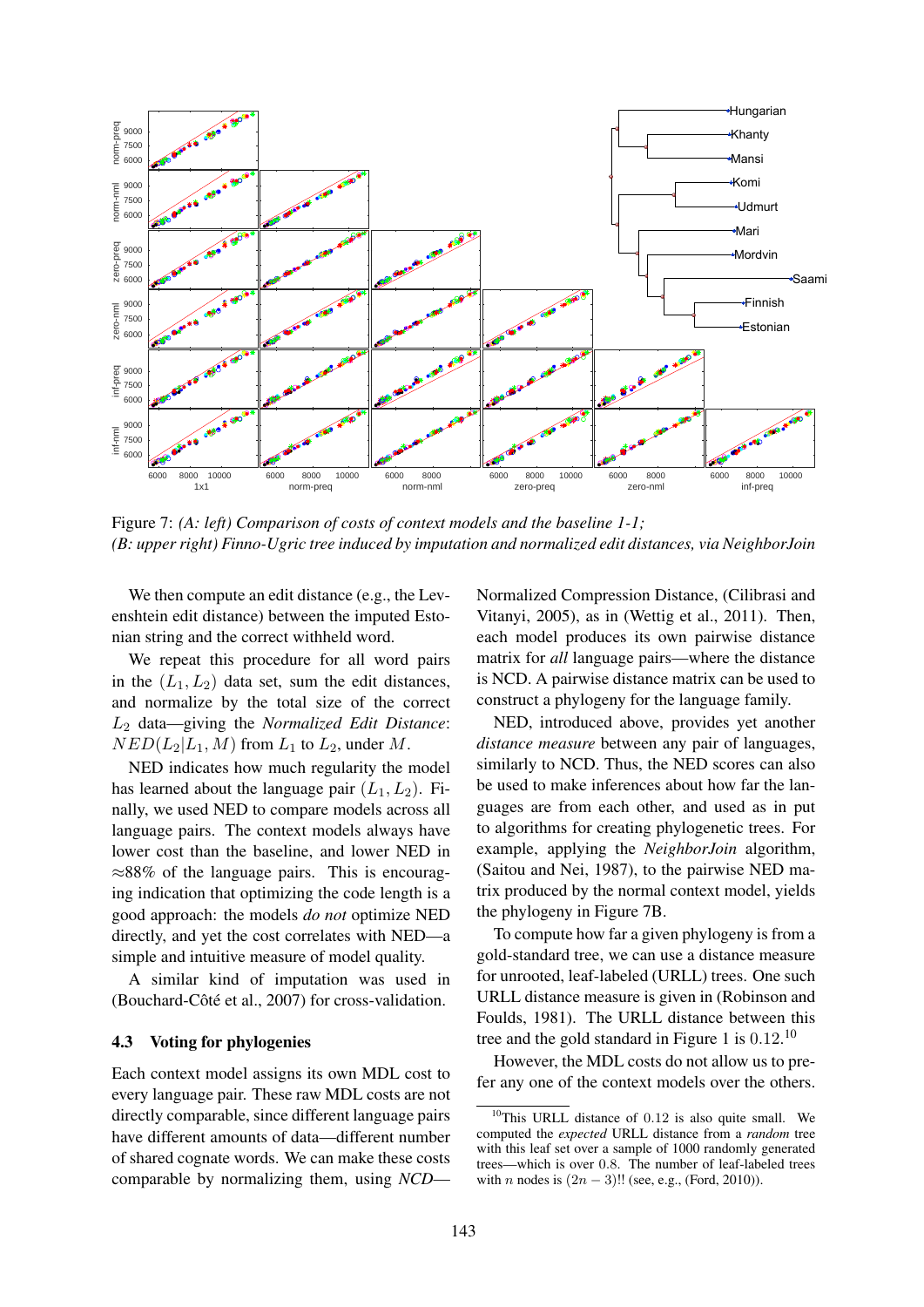| <b>Model</b>                  | Brit.    | Ant.     | <b>Volga</b> |
|-------------------------------|----------|----------|--------------|
| normal-nml-avg.NCD            | 0.14     | $\theta$ | 0.14         |
| normal-nml-avg.NED            | 0.14     | 0        | 0.14         |
| normal-nml-min.NCD            | 0.14     | $\Omega$ | 0.14         |
| normal-nml-min.NED            | 0.28     | 0.14     | 0.28         |
| normal-prequential-avg.NCD    | 0.14     | 0        | 0.14         |
| normal-prequential-avg.NED    | 0.14     | 0.28     | 0.42         |
| normal-prequential-min.NCD    | 0.14     | $\Omega$ | 0.14         |
| normal-prequential-min.NED    | 0.14     | 0.28     | 0.42         |
| $\infty$ -nml-avg.NCD         | 0.28     | 0.14     | 0.28         |
| $\infty$ -nml-avg.NED         | 0.42     | 0.28     | 0.42         |
| $\infty$ -nml-min.NCD         | 0.28     | 0.14     | 0.28         |
| $\infty$ -nml-min.NED         | 0.28     | 0.14     | 0.28         |
| $\infty$ -prequential-avg.NCD | 0.14     | 0        | 0.14         |
| $\infty$ -prequential-avg.NED | 0.28     | 0.14     | 0.28         |
| $\infty$ -prequential-min.NCD | 0.14     | 0.28     | 0.42         |
| $\infty$ -prequential-min.NED | 0.28     | 0.14     | 0.28         |
| zero-nml-avg.NCD              | 0.42     | 0.42     | 0.57         |
| zero-nml-avg.NED              | $\Omega$ | 0.14     | 0.28         |
| zero-nml-min.NCD              | 0.14     | $\Omega$ | 0.14         |
| zero-nml-min.NED              | 0.28     | 0.28     | 0.42         |
| zero-prequential-avg.NCD      | 0.14     | $\Omega$ | 0.14         |
| zero-prequential-avg.NED      | 0.28     | 0.14     | 0.28         |
| zero-prequential-min.NCD      | 0.14     | $\Omega$ | 0.14         |
| zero-prequential-min.NED      | 0.28     | 0.28     | 0.42         |
| <b>Total vote</b>             | 5.14     | 3.28     | 6.71         |

Table 1: Context models voting for Britannica, Anttila and Volga gold standards

Therefore, we use all models as an ensemble.

Gold-standard trees: Different linguists advocate different, conflicting theories about the structure of the Uralic family tree, and Finno-Ugric in particular. Figure 1 shows one such phylogeny, we call "Britannica." Another phylogeny, isomorphic to the tree in Figure 7B, we call "Anttila." A third tree in the literature pairs Mari and Mordvin together into a "Volgaic" branch of Finno-Ugric.

In Table 1, we compare trees generated by the context models to these three gold-standard trees, using the URLL distance defined above.

The context models induce phylogenetic trees as follows. Each model can use prequential coding or NML. Each model yields one NCD matrix and one NED matrix. Finally, for any pair of languages  $L_1$  and  $L_2$ , the model in general produces different distances for  $(L_1, L_2)$  vs.  $(L_2, L_1)$ , depending on which language is the source and which is the target (since some languages preserve more information than others). Therefore, each of the three context models produces 8 trees, 24 in total. The distance from each tree to the three gold-standard phylogenies is in Table 1.

The measures show which gold-standard tree is

favored by all models taken together. The models strongly prefer "Anttila"—which happens to be the phylogeny favored by a majority of Uralic scholars at present, (Anttila, 1989).

### 5 Discussion and future work

We have presented an approach to modeling evolutionary processes within a language family by coding data from all languages pair-wise. To our knowledge, these models represent the first attempt to capture *longer-range* context in evolutionary modeling, where prior work allowed small neighboring context to condition the correspondences. We present a feature-based context-aware MDL coding scheme, and compare it against our earlier models, in terms of compression cost and imputation power. Language distances induced by compression cost and by imputation for all pairs of languages, enable us to build complete phylogenies. The model takes a set of lexical data as input, and makes no further assumptions. In this regard, it is as objective as possible given the data.<sup>11</sup>

Finally, we note that our experiments with the context models confirm that the notion of alignment is secondary in modeling evolution. In the old approach, we aligned symbols *jointly*, and hoped to find symbol pairs that align to each other frequently. In the new approach, we code symbols separately one by one on the source and target level, and A. we code the symbols one feature at a time, and B. while coding each feature, we allow the model to use information from any feature of any symbol that has been coded previously.

These models do better, with no alignment.

The objectivity of models given the data opens new possibilities for comparing entire data sets. For example, we can begin to compare the Finnish/Estonian data in StarLing vs. other datasets—and the comparison will be impartial, relying solely on the given data. The models also enable us to quantify the uncertainty of individual entries in the corpus of etymological data. For example, for a given entry x in language  $L_1$ , we can compute the probability that  $x$  would be imputed by any of the models, trained on all the remaining data from  $L_1$  plus any other set of languages in the family. This can be applied in particular to entries marked as dubious by the database creators.

 $11$ The data set itself, of course, may be highly subjective. Refining the data set is in itself an important challenge, as presented in problem a. in the Introduction, to be addressed in future work.